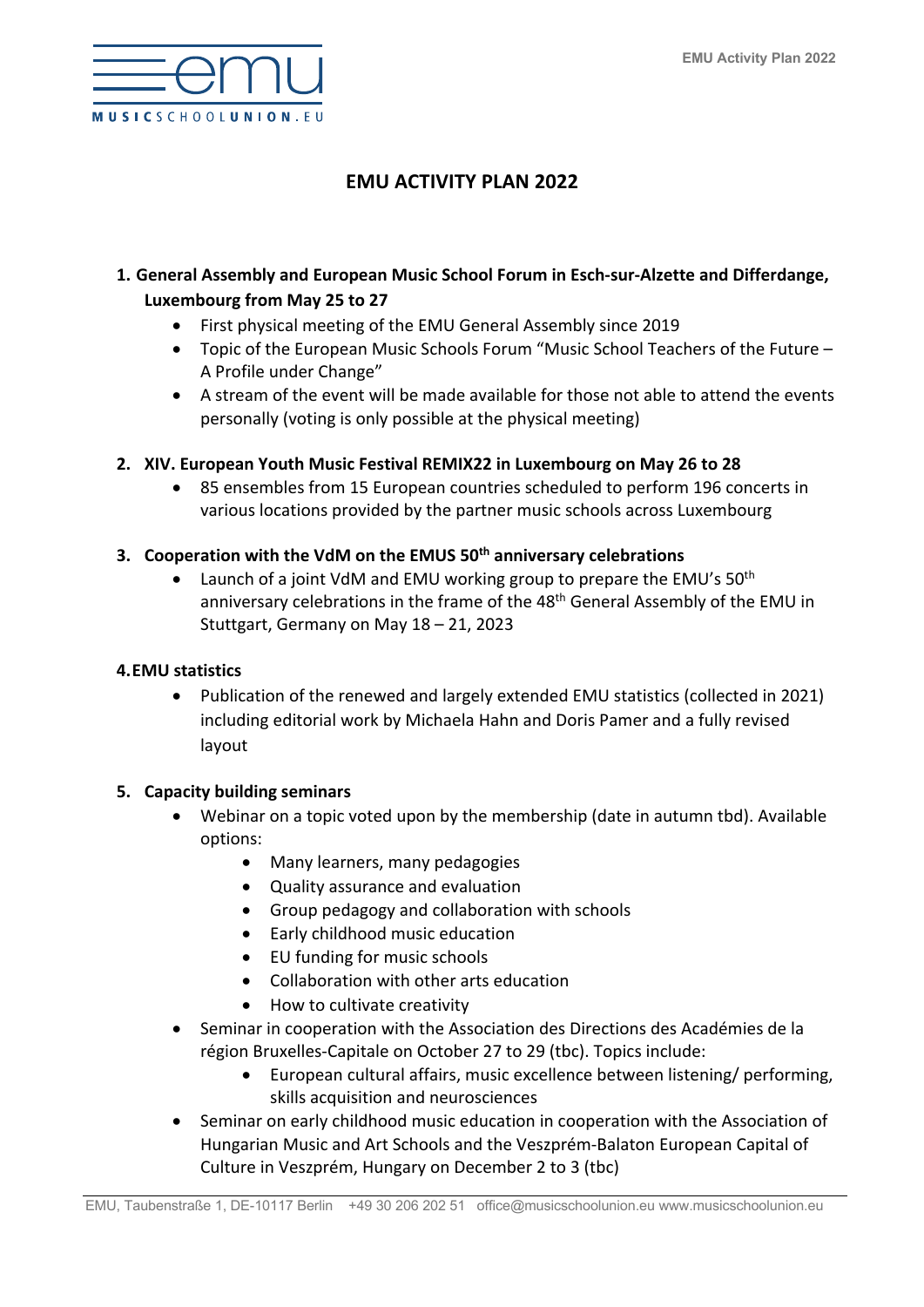# **6. Cooperation with members**

- Strengthening links with members at EMU board meetings hosted by members
- Collaboration with EMU regional groups and preparation of relevant topics
- Participation in general assemblies and further events of members
- Promotion of outstanding projects of EMU members

### **7.Membership development**

- Identification of and making contact with relevant individuals in non-member countries like Portugal
- Support in the creation of national networks of music schools in non-member countries
- Reviewing the observer status in accordance with the EMU statutes, membership categories and applicable regulations

# **8.EU European network project (in cooperation with the AEC)**

- Publication and dissemination of the ECME guidebook providing insights and practical advice on teaching music in the early years
- Participation in the new European project of the AEC: *Empowering Artists as Makers in Society* in the field of developing music teacher's profiles of the future

## **9. Cooperation with European and International cultural networks**

- Shaping and disseminating information on the MusicAIRE funding programme coordinated by the EMC and providing support for the European music sector to mitigate the effects of the corona crisis
- Contribution to the work of Music Quality Enhancement (Michaela Hahn currently represents the EMU on the board of MusiQue)
- Participation in EMC annual meetings and further events (Willem van Moort currently represents the EMU on the board of the EMC)
- Participation in events and meetings hosted by the IMC (Philippe Dalarun has been re-elected internal auditor for the IMC for the period 2021-2023)
- Cooperation with the AEC and EAS in the frame of the Steering Committee for the Harmonisation of Music Education in Europe (SCHEME) and attendance of each other's events

### **10. Advocacy**

- Issuing joint policy papers with the EMC and other major European cultural networks on relevant cultural policy matters
- Update and implementation of the European Agenda for Music (EMC) in cooperation with SCHEME
- Meetings and dialogue with local, national and EU politicians